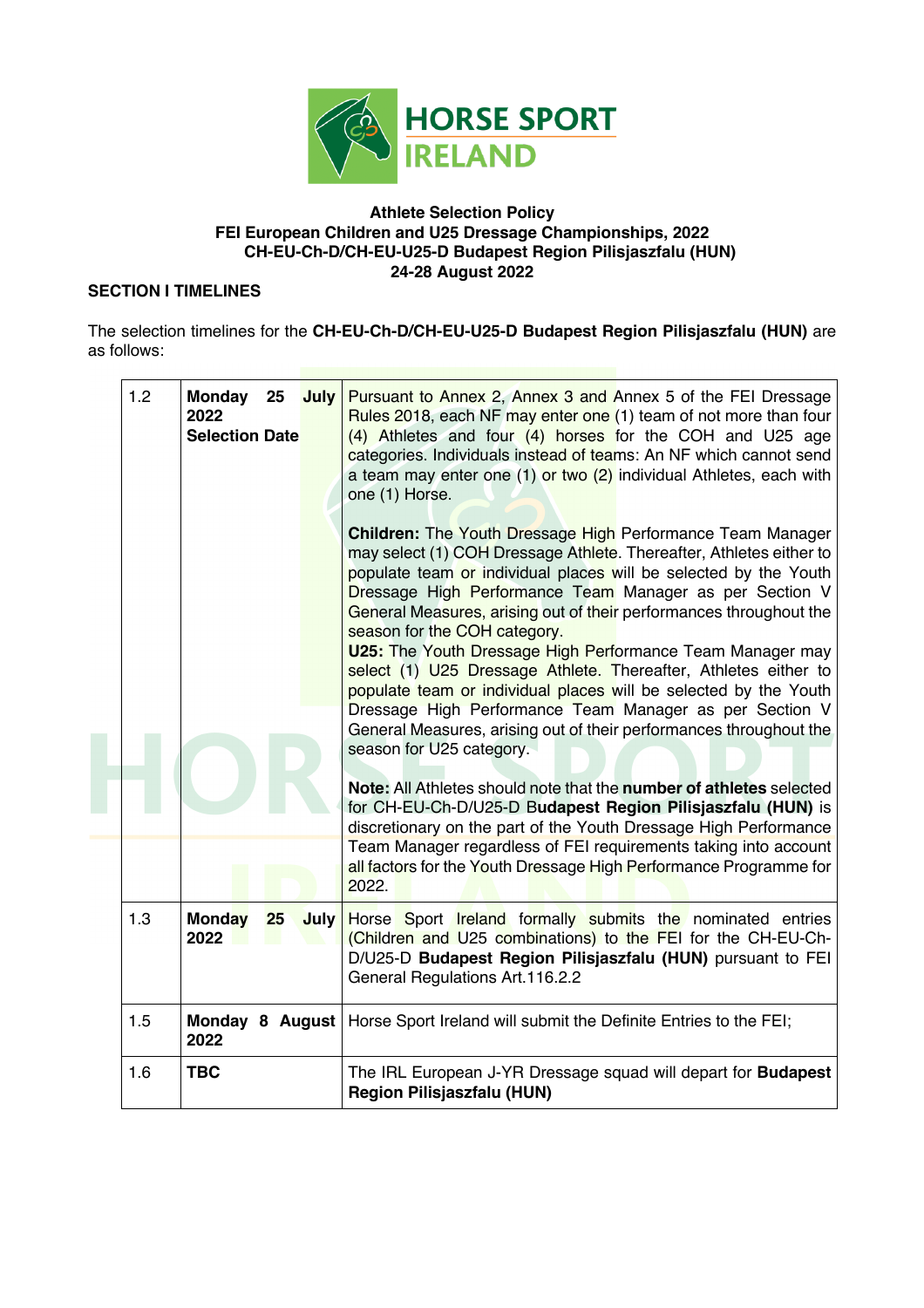#### **SECTION II ELIGIBILITY FOR SELECTION**

- 2.1 All athletes and horses wishing to compete at the CH-EU-Ch-D must in the first instance have attained (as a combination) one final percentage score of minimum 64% in a Team or Individual Competition Test at a CDICh from 1st January 2021 until the date of nominated entries. (FEI MER) In order to qualify for participation at the 2022 FEI Dressage European Championship U25, athletes and horses must have attained (as a combination) one final percentage score of least 64% in an Intermediate II or Grand Prix 16-25 Test at a CDIU25 including the 2021 FEI Dressage European Championship U25, from 1st January 2021 until the date of nominated entries.
- 2.2 It is the sole responsibility of each Children on Horses/U25 Dressage Athletes, their Person Responsible and/or their personal management team to ensure that the athlete/horse combination meets the required level for selection.
- 2.3 Thereafter, COH/U25 Dressage Athletes, their Person Responsible and/or their personal management team should be mindful that the criteria as stated above, is only a **MINIMUM** requirement.
- 2.4 An athlete may compete in CDIs and Championships for Children from the beginning of the calendar year in which he reaches the age of twelve (12) until the end of the year in which he reaches the age of fourteen (14). An athlete may compete as a U25 Rider from the beginning of the calendar year in which he reaches the age of sixteen (16) until the end of the calendar year in which he reaches the age of twenty-five (25).

#### **SECTION III RESPONSIBILITES**

- 3.1 It is the sole responsibility of all Children/U25 Dressage Athletes, their Person Responsible and/or their personal management team to be fully cognisant of the current FEI Rules for Dressage and the FEI Clean Sport policy.
- 3.2 Athletes must strictly abide by the principles of the following:



- i. FEI General Regulations;
- ii. FEI Code of Conduct for the Welfare of the Horse;
- iii. HSI & FEI Equine Anti-Doping Rules and Equine Controlled Medication
	- Rules and the Human Anti-Doping Rules as set out by the FEI and Sport Ireland;
- iv. Horse Sport Ireland General Rules and Policies.
- v. The Horse Sport Ireland *'Athlete Code of Conduct'* and act in a manner that does not bring Team Ireland Equestrian into disrepute, please see **Appendix 1** attached.
- vi. The Horse Sport Ireland *'Social Media Policy'*, please see **Appendix 2** attached;
- 3.3 Prompt communications with the Youth Dressage High Performance Team Manager, Team Veterinarian and Horse Sport Ireland in relation to the High-Performance Youth Dressage Programme are required throughout the season.
- 3.5 Athletes must show a commitment to personal fitness and professional behaviour.
- 3.6 All Athletes selected will be required to wear the official HSI Team Ireland Equestrian kit while participating at the CH-EU-Ch-D/U25-D in **Budapest Region Pilisjaszfalu (HUN)**.
- 3.7 One of the goals of the Horse Sport Ireland High Performance Youth Dressage Programme is to build a good team spirit within the squad.

#### **SECTION IV VETERINARY**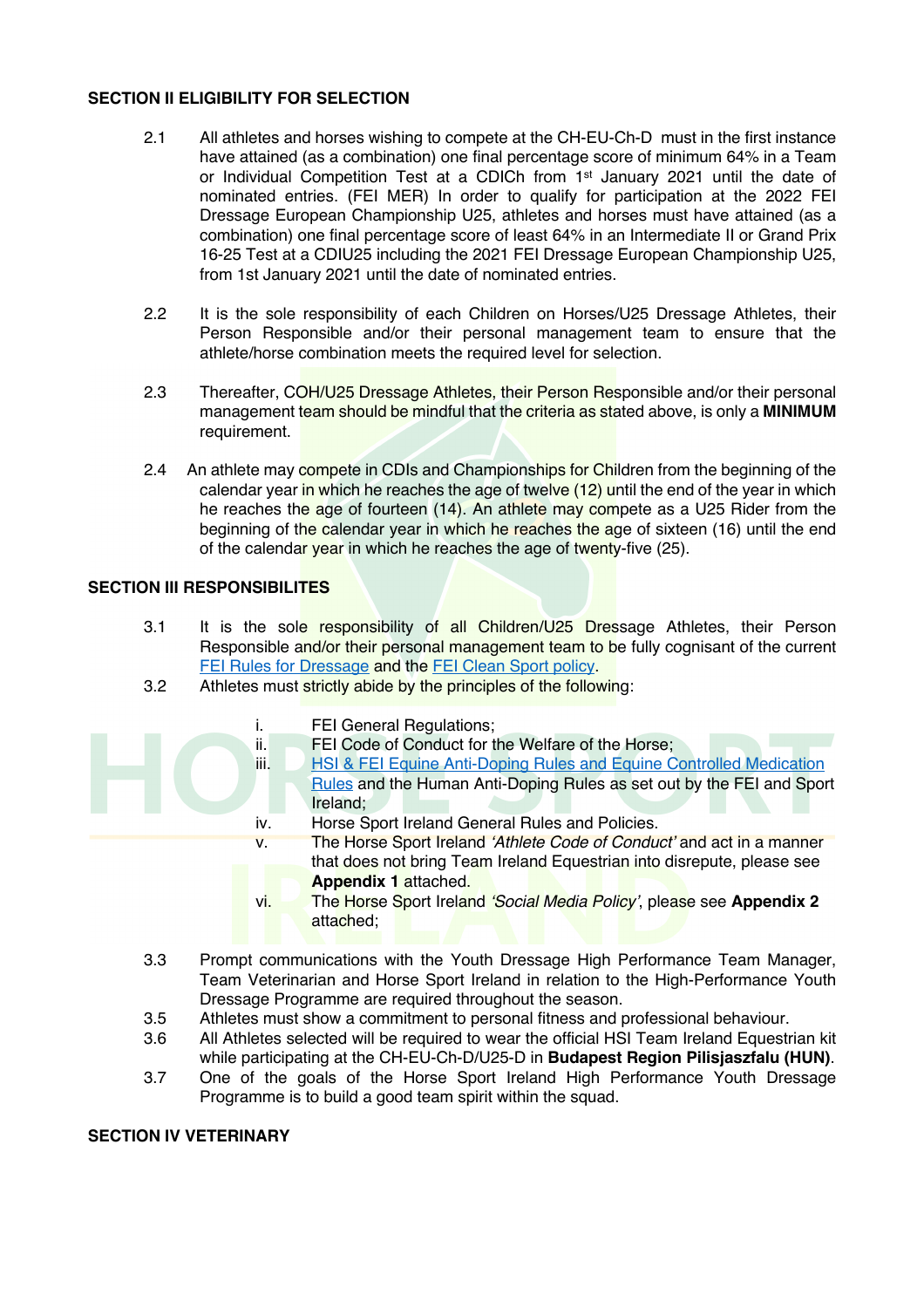- 4.1 The Youth Dressage High Performance Team Manager and/or Horse Sport Ireland can request that a Horse be made available for inspection by the Team Veterinarian or an appointed Veterinarian at any time. Athletes must comply with this request.
- 4.2 Athletes must notify the Youth Dressage High Performance Team Manager of any change in their horse's health status or of any veterinary issues when they first become apparent;
- 4.3 The Youth Dressage High Performance Team Manager and/or Horse Sport Ireland can send the Team Veterinarian or an appointed Veterinarian to take a blood and/or urine sample from a horse at any time, for the purposes of testing for prohibited substances, and/or as part of an assessment of the horse's well-being.
- 4.4 Athletes (at their own expense), shall make available, upon the request of the Team Veterinarian or an appointed Veterinarian, the veterinary records of horses being considered for selection. In addition, athletes, (at their own expense), shall be responsible for supplying any follow-up diagnostic information requested by the Team Veterinarian for horses being considered for selection. Athletes, (at their own expense), are to consider any treatment prescribed by the Team Veterinarian, in consultation with the horses regular Private Treating Veterinarian. Failure to comply with any request of the Team Veterinarian or an appointed Veterinarian may result in the removal of the athlete/horse combination from selection by the Youth Dressage High Performance Team Manager.
- 4.5 Each athlete will be required to keep a logbook for their horses in which they must record all products, treatments, supplements used on or given to their horse from selection date **Monday 25 July 2022** until the first vet inspection on 24 **August 2022.** The Team Veterinarian will be entitled to view this logbook at any time. Athletes are required to submit this log book together with the Medication and Anti-Doping Control Declaration **(Appendix 3)** to the Team Veterinarian on or before 3 **July 2022** in line with Rule 8.12 of the Horse Sport Ireland General Rules.
- 4.6 In the event that treatments and medications are necessary subsequent to the submission of the logbook, express approval is required from Team Veterinarian and the Youth Dressage High Performance Team Manager. This is a mandatory requirement to ensure that squad horses are managed appropriately within the pre-competition window and before departure.
- 4.7 For the purposes of section IV, the Youth Dressage High Performance Team Manager reserves her right to remove an athlete combination from selection, where the athlete does not comply with any of the above veterinary requests, or the horse is deemed unsound by the Team Veterinarian to travel and compete at the CH-EU-Ch-D /U25-D **Budapest Region Pilisjaszfalu (HUN)**. The decision of the Youth Dressage High Performance Team Manager on advice from the Team Veterinarian is final.

# **SECTION V SPECIFIC SELECTION CRITERIA**

#### **Children and U25**

- 5.1 Pursuant to Art. J-16.2 of FEI Dressage Rules 2021, An NF may enter one (1) team. Each team is composed of three (3) Athletes and three (3) Horses or four (4) Athletes and four (4) Horses. Alternatively, An NF which cannot send a team may enter one (1) or two (2) individual Athletes, each with one (1) Horse.
- 5.2 For 2022, The Youth Dressage High Performance Team Manager in her absolution sole discretion may select individuals to compete at the CH-EU-Ch-D/CH-EU-U25-D. Further, the Youth Dressage High Performance Team Manager will decide on the number of athletes who will be entered, regardless of the MER achieved by Junior and Young Rider athletes. Athletes who have achieved a final score of minimum **66%** in either the team or individual test at a CDICh/U25/GP between 01/06/2021 and 25/06/2022 will be considered eligible for selection.
- 5.3 For the CH-EU-Ch-D/U25-D, individual and places shall be selected by the Youth Dressage High Performance Team Manager in her sole and absolute discretion,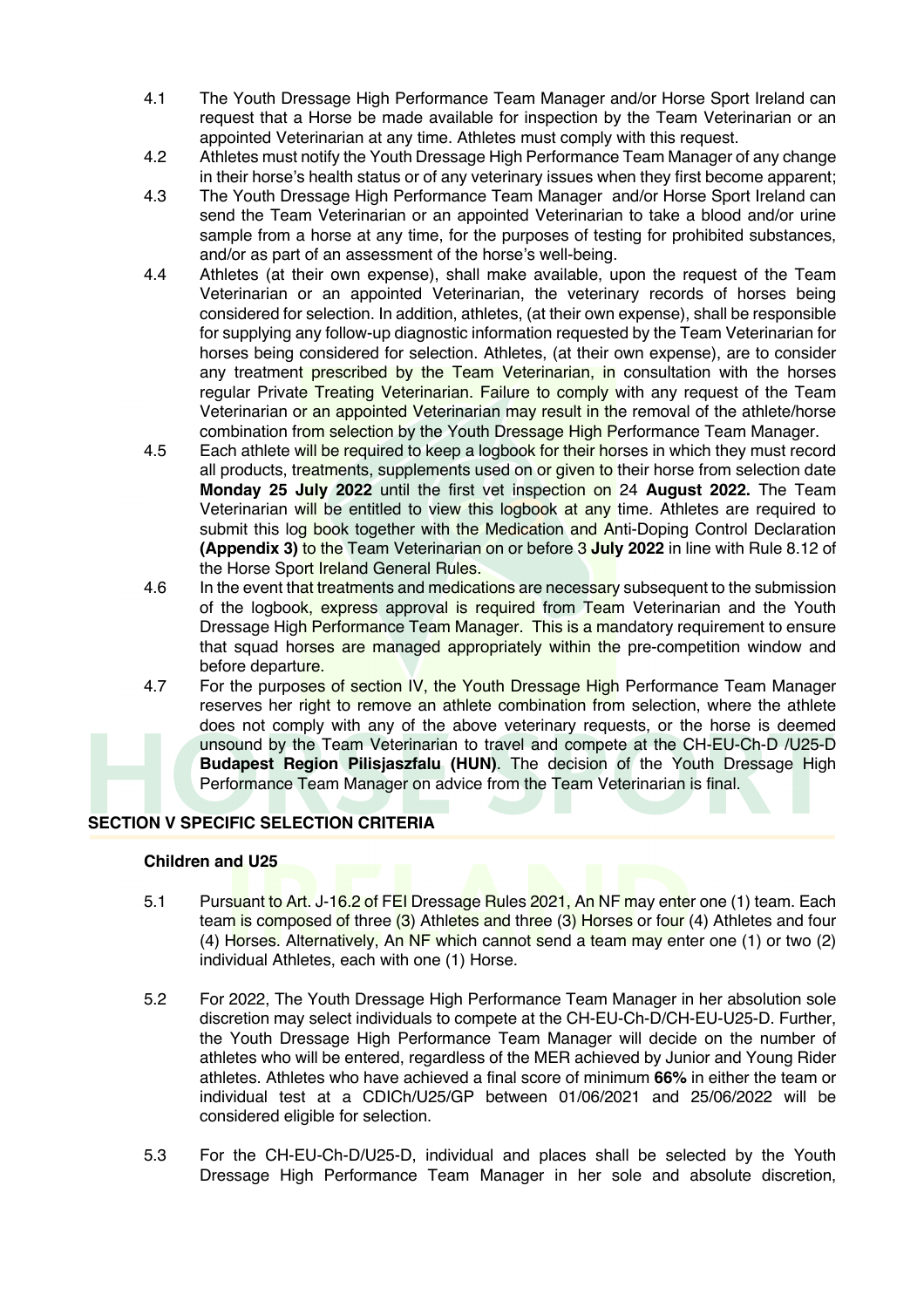considering the general measures as set out in  $Art.5.19 - 5.22$  to achieve the best possible result at the CH-EU-Ch-D/CH-EU-U25-D.

#### **General Measures**

- 5.4 Without in anyway limiting the discretion of the Youth Dressage High Performance Manager, the following measures will be considered in the context of the selection of the team or individual places for Children and U25 categories.
- 5.5 Further, the below measures will also be considered when selecting (if applicable) athlete/horse combinations that will be named as non-travelling reserves in order. All reserves selected should be available (if necessary) to step in to the squad up until the departure date for the Championships.
- 5.6 In assessing the performances of combinations, the Youth Dressage High Performance Team Manager will consider the following competition measures:
	- i The scores achieved in each class from national and international events campaigned at during 2021 and 2022.
	- ii. In addition, the HPM will nominate two mandatory selection events to performance test the athletes prior to the selection date of 25th July 2022. These events will determine current form and fitness of the combinations.
	- iii. The final placing of the Combination (note that the score and the placing of each Combination will be considered but do not automatically position one Combination above another for selection purposes)
	- iv. Athletes based outside of Ireland will compete at designated key events as identified by the Dressage High Performance Youth Team Manager.
- 5.7 In assessing the performance of combinations, the Youth Dressage High Performance Team Manager will give consideration to general measures. These general measures include, but are not limited to:
	- i. Past performances and present form of the athlete and Pony combination.
	- ii. the suitability of the Combination with regard to the likely characteristics of the arenas at Hartpury and for the unexpected conditions of the CH-EU-Ch-D/CH-EU-U25-D (taking into account the objective of the team and individual competition);
	- iii. the ability of the Athlete and his/her support team to operate and perform in a FEI championship environment which is highly regulated & pressurised;
	- iv. the ability of the Athlete and/or support team to contribute towards an effective team and winning orientated environment.
	- v. the overall balance of the Combinations that have been selected;
	- vi. **the ability and experience of the Combination to compete successfully at** the highest level of international competition;
	- vii. demonstrated experience and/ or success at Championship level; the ability, or potential ability, of a Horse and/or Athlete to perform under the stress and pressure of a FEI Championships;
	- viii. the ability of the Athlete, their personal responsible and/or their personal management team to prepare their horse to peak condition for a major campaign, such as the FEI Championship;
	- ix. consistency of performance and the likelihood of a suitable performance to contribute towards a team medal outcome may be a consideration;
	- x. exceptional ability of a Combination (and the potential to achieve an individual medal) may be a consideration and may, in the Dressage High Performance Manager's sole discretion, place a Combination with less experience or consistency ahead of another Combination;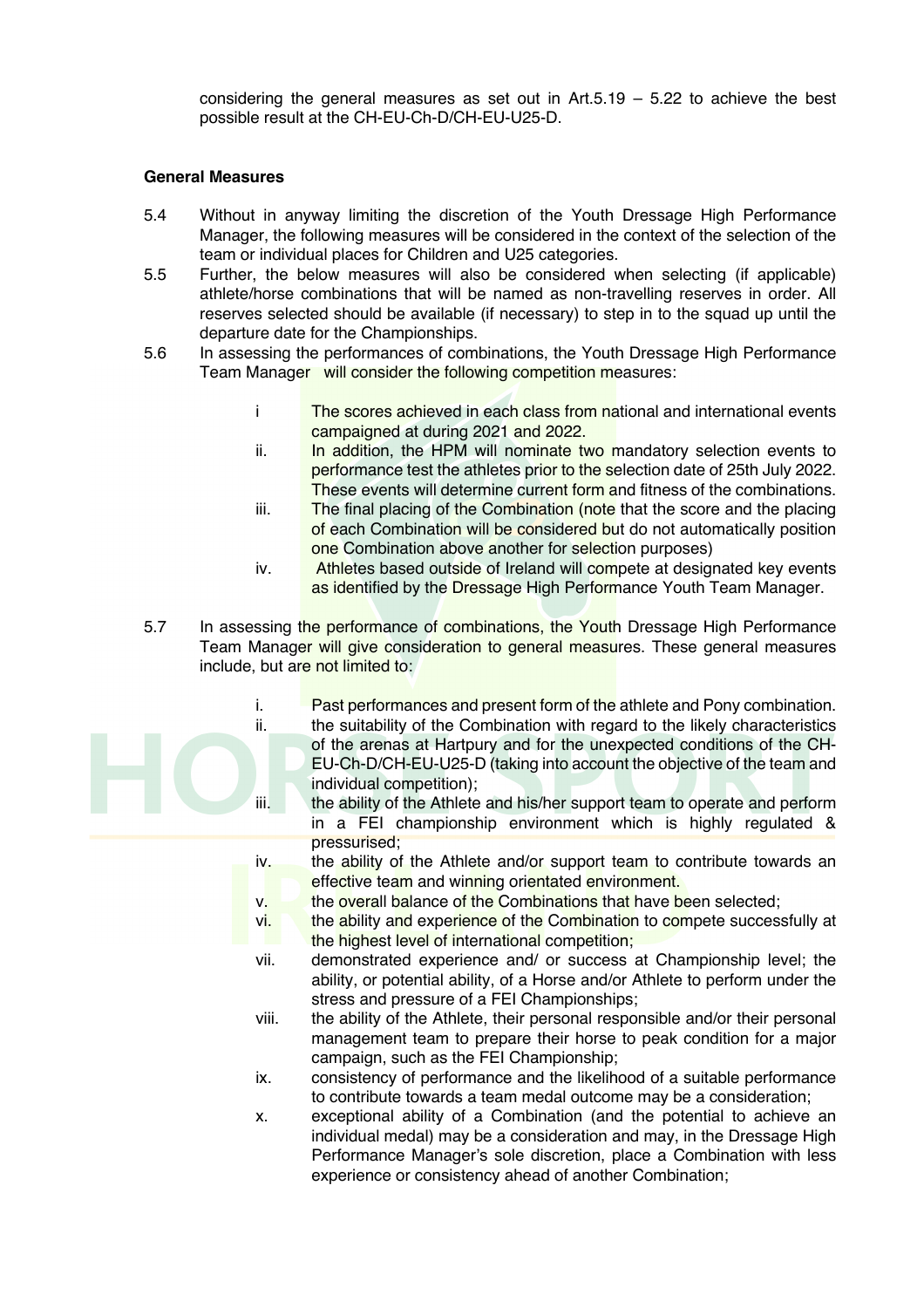- xi. Strong commitment to the Horse Sport Ireland Youth Dressage High Performance Programme;
- 5.8 Athletes should note that where a squad place is secured this place is wholly dependent on the athlete/horse combination **maintaining fitness, form and soundness.**
- 5.9 The soundness of the Horse to meet the challenges of competing and travelling to the CH-EU-Ch-D/CH-EU-U25-D **Budapest Region Pilisjaszfalu (HUN)** will be a significant factor in any selection decision. Athletes must keep the Youth Dressage High Performance Team Manager fully briefed on any health or soundness issues the horse may have both historically and throughout the selection period. From 25 **July 2022** all selected squad members must immediately inform the Youth Dressage High Performance Team Manager and Team Veterinarian of any illness or injury (however minor). Where it becomes apparent that a squad Horse is unsound, and/or that there was a non-disclosure relating to soundness, the Youth Dressage High Performance Team Manager reserves the right to remove that combination from the squad with immediate effect. The decision of the Youth Dressage High Performance Team Manager on advice from the Team Veterinarian is final.
- 5.10 Prior and subsequent to selection, the Youth Dressage High Performance Team Manager may undertake regular evaluations as to the combination's standard of fitness, their progress in training, their preparedness for the competition and their form (as a combination and on other horses). Any advices provided by the Team Veterinarian, support personnel may be utilised by the Youth Dressage High Performance Team Manager, where required. However, such evaluations shall be discretionary on the part of the Youth Dressage High Performance Team Manager.
- 5.11 Furthermore, the Youth Dressage High Performance Team Manager shall have the authority to remove a selected horse/athlete combination from the squad or as a reserve. where the selected and/or athlete has not maintained their fitness, standard of performance, form or any other performance related matter in which the Youth Dressage High Performance Team Manager considers important, which is not a standard comparable to that exhibited so as to gain selection to represent Ireland at the CH-EU-Ch-D/CH-EU-U25-D **Budapest Region Pilisjaszfalu (HUN)**
- 5.12 Athletes/personal management teams should note that the Youth Dressage High Performance Team Manager reserves the right not to accept an athlete combination where the athlete combination has not maintained form. The Youth Dressage Team Manager will consider form of such athlete combinations who have secured a place up to and including the date of selection for the Championships. The Youth Dressage Team Manager will apply the general measures criteria to such athlete combinations.
- 5.13 High Performance Squad training will be held at various times and dates throughout the season. Once the squad has been selected after 25 July 2022 training will commence for selected squad athletes.

# **SECTION VI FORCE MAJEURE**

- 6.1 In considering the performances of athletes at events or other attendances in line with this policy, the Youth Dressage High Performance Team Manager may, in her discretion, give weight to extenuating circumstances.
- 6.2 For the purposes of section 6.1 above, extenuating circumstances means an inability to compete, or perform at an optimum level arising from:
	- i. Injury or illness;
	- ii. Bereavement or personal misfortune, and/or;
	- iii. Any other factors reasonably considered by the Youth Dressage High Team Performance Team Manager to constitute extenuating circumstances;
- 6.3 Athletes unable to compete at events, trials or other attendances required under this policy must advise the Youth Dressage High Performance Team Manager by email of this fact and the reasons thereof as soon as practicable after the extenuating circumstances arise.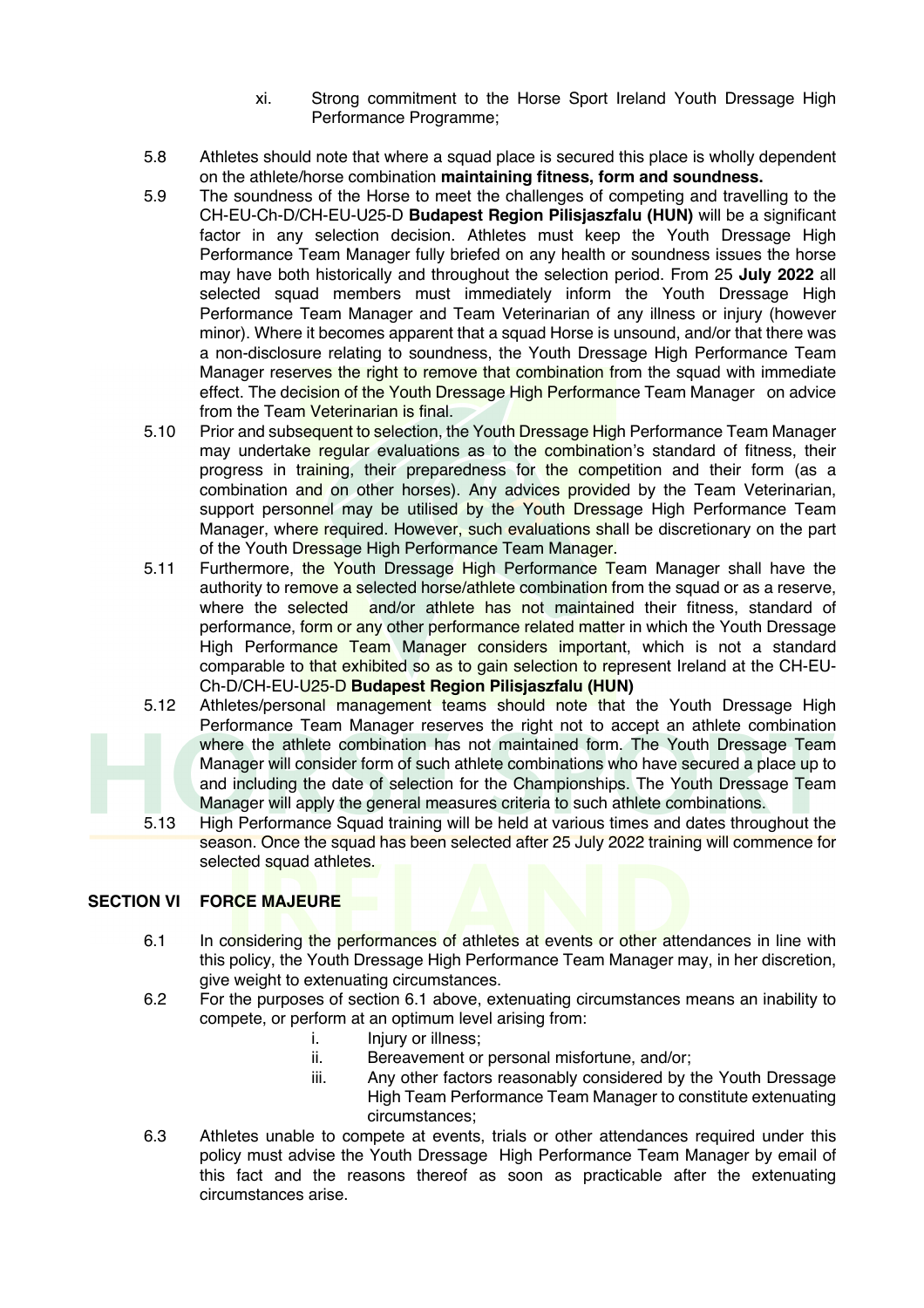- 6.4 In the case of injury or illness, athletes may be required to undergo a medical examination by a doctor or doctor (s) nominated by Horse Sport Ireland. The Youth Dressage High Performance Team Manager reserves her right to remove an athlete where the designated medical officer deems the athlete unfit to compete, at the level which resulted in their selection for the CH-EU-Ch-D/CH-EU-U25-D.
- 6.5 A decision in each case of extenuating circumstances will be made by the Youth Dressage High Performance Team Manager on a case by case basis.

# **SECTION VII REMOVAL OF ATHLETES**

- 7.1 An athlete shall be removed from squad selection (individual or team), non-travelling reserve selection, FEI Nominated Entries and/or FEI Final Entries by the Youth Dressage High Performance Team Manager pursuant clause 3.7, 4.7, 5.24, 5.26 & 6.4 above;
- 7.2 An athlete may be removed from squad selection (individual or team), non-travelling reserve selection, FEI Nominated Entries and/or FEI Final Entries for any of the following reasons, as determined by Horse Sport Ireland Sport Panel;
	- i. Notification of an adverse analytical finding following on from testing pursuant to the FEI & HSI Equine Anti-Doping Rules and Equine Controlled Medication Rules & FEI & Sport Ireland Human Anti-Doping Protocols;
	- ii. Violation of the FEI & HSI Equine Anti-Doping Rules and Equine Controlled Medication Rules & FEI & Sport Ireland Human Anti-Doping Protocols;
	- iii. Violation of the FEI Hypersensitivity Protocol;
	- iv. Violation or alleged violation of the FEI Sport Rules and Regulations, **HSI General Rules and/or Policies:**
	- v. Violation or alleged violation of the HSI Code of Conduct;
	- vi. Any action which could damage the reputation of the Sport or the Country;
- 7.3 The Youth Dressage High Performance Team Manager reserves the right to refer any matter outlined in 7.2 above to the Horse Sport Ireland Sport Panel for determination. 7.4 A decision of the Horse Sport Ireland Sport Panel is final and binding.

# **SECTION VIII DISCLAIMERS**

- 8.1 These procedures are based on FEI General Regulations, applicable FEI Sport Rules. Dressage Ireland Rules as presently known and understood. However, Horse Sport Ireland enjoys exclusive jurisdiction over this Selection Policy. This athlete selection policy is based on the latest information available to HSI. However, the selections are always subject to unforeseen, intervening circumstances, and realistically may not have accounted for every possible contingency.
- 8.2 As such, this policy can be amended at any time by Horse Sport Ireland. Horse Sport Ireland reserves the right to amend or change the Selection Policy where necessary at any time in order to fulfil the objective of the Selection Policy. In the event, that Horse Sport Ireland is of the opinion, that such an amendment is necessary as a result of any change in any of the above stated rules, regulations and agreements, to give effect to the policy following discovery of a drafting error or oversight or for any other reason determined to be in the best interests of Horse Sport Ireland. Horse Sport Ireland shall not be responsible or liable in any way to anyone as a result of any such amendment.

Any queries with regard to the above athlete selection policy can be directed to the Youth Dressage High Performance Team Manager, Anne Marie Dunphy annemariedunphy@gmail.com or Susann Tschoerner High Performance Executive stschoerner@horsesportireland.ie /ENDS

# **Appendices Schedule**